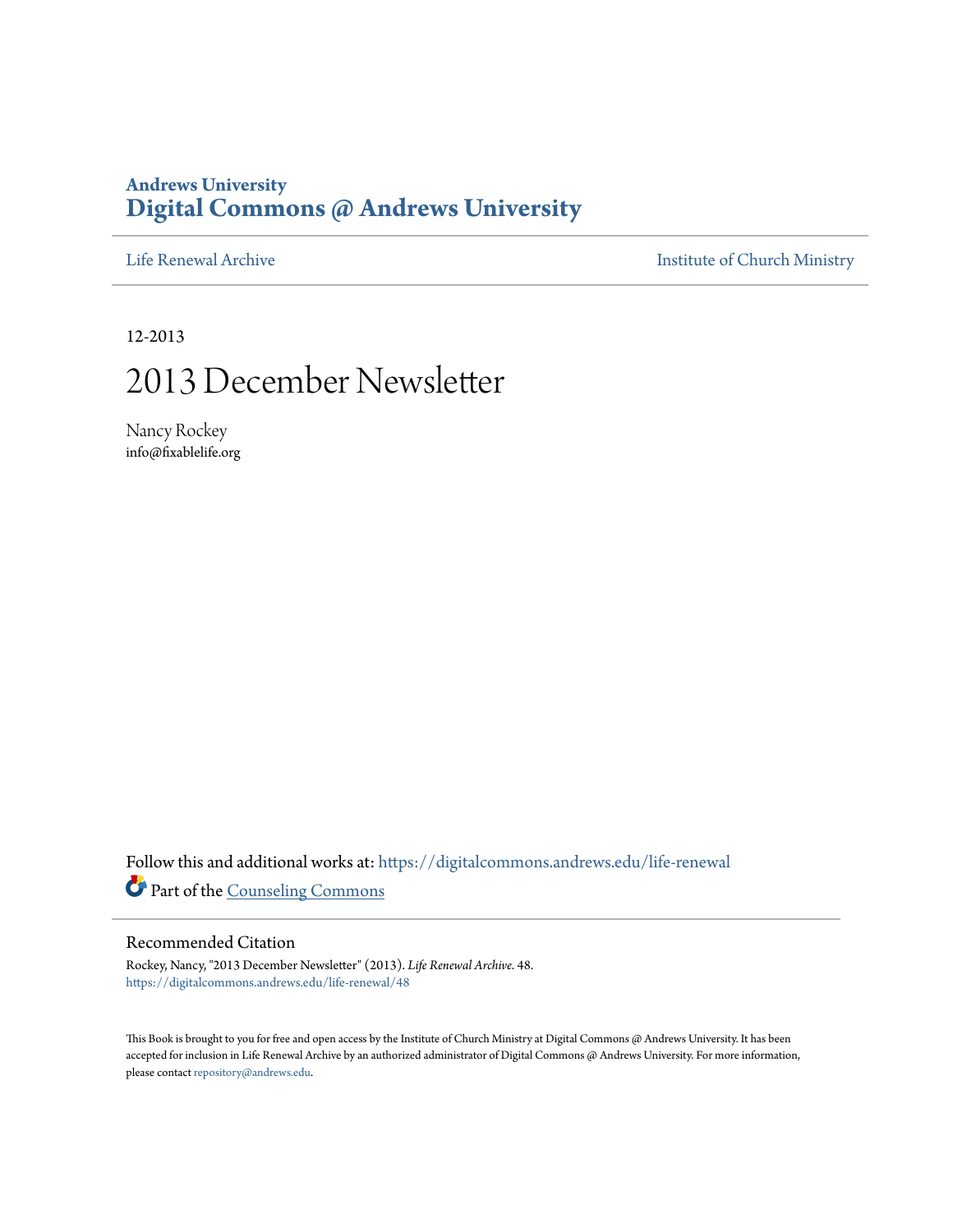It's True Life & Relationships Are Fixable

# Alternatives

Have you started yet? Some start early, some wait until the last min-



ute, some totally avoid the tradition of the season. I tend to begin early, but then, that's

dependent on what I learned as a child. In my childhood home, Christmas was a grand celebration, both at church and at home. My church family always gave the children a gift and you can be sure that I've never forgotten that! I've attempted to instate that tradition in the churches that Ron has pastored, and in the church we currently attend.

Christmas, while a celebration of the birth of the world's Savior, is also a time when we can



bless others with a small token of our love and/or esteem. Isn't that just what God the Father did in His sacrifice of His Son to come as a baby to this earth, to live and to die that all of us can have the choice to be saved? Talk about a gift of LOVE!

At the time when the world celebrates Christ's birth, we would ask you to reconsider your gifts to family and friends. Is it out of love and caring or is it from obligation? Certainly, God the Father was not obliged to give you the Gift of His Son, but He did so out of inconceivable love and concern for our ultimate salvation. So let's think for a few minutes about what we give at Christmas, or perhaps, why we don't.

We would challenge you to give gifts of a different sort this year. To be



sure, everyone loves to gather around the tree in their PJ's on Christmas morning, a cup of Hot Chocolate in hand and watching the expectant faces of your children anxious to open a brightly wrapped package. But think about it for a moment. Isn't there as much enjoyment from having family present, perhaps some you haven't seen for quite a while, as there is in the presents around the tree? This year we are abundantly blessed! Our daughter and her husband from Florida will have just moved into the house we can see on the hill across the valley, and we will all (both daughters, their husbands and children) be together. That's quite a gift!

There are comparatively few who can give expensive presents this year. But there is a list of gifts that we can give  $-$  even without the fancy packages. These are gifts from God, who passes them on to us. We can

receive them or determine not to take them  $-$  it's up to us. They are found in Galatians 5:22.

Love, joy, peace, patience, kindness, goodness, faithfulness, gentleness and self control.

How well we remember a Christmas spent at our daughter's home. We were all sitting around the tree on Christmas morning with our hot

drink and a yummy pastry. We had opened some of the packages, when the phone rang.



The call was for our son-in-law and from his father. Everyone around the tree could hear his father yelling expletives and condemning the gift that had been sent – a \$100.00 Gift Certificate to his favorite Italian Restaurant. Can you imagine how the atmosphere changed around that Christmas tree? Everyone was feeling sad for our son-in-law, and our son-inlaw was dealing with the abusive rejection he experienced from his father.

**Love** – my God-given power of choice to do that which is in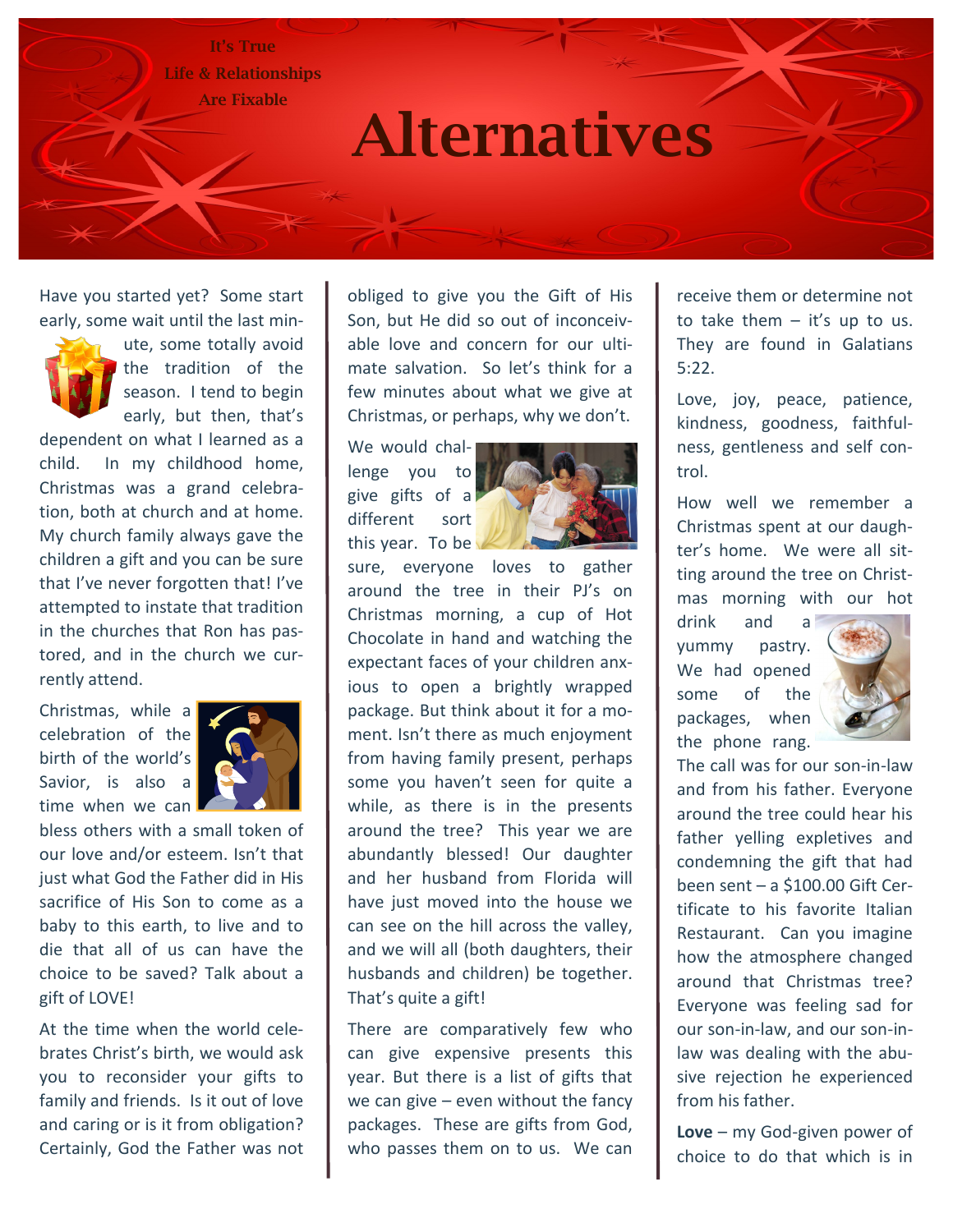the best interest of another, regardless of my feelings.

**Joy** – happiness, enjoyment, pleasure. gladness, delight.

**Peace** – harmony characterized by a lack of violence, conflict and fear.

Patience – endurance under difficult circumstances.

**Kindness** – behavior marked by ethical and virtuous characteristics, pleasant disposition and concern for others.

**Goodness** - moral excellence, virtue, generosity

**Faithfulness** – strict or thorough in the performance of duty, true to one's word, promises or vows.

**Gentleness** – Considerate or kindly in disposition, amiable and tender.

**Self-Control** – the ability to control one's emotions, behaviors and desires.

These gifts don't cost you any money. They do however, cost you the willingness to take an indepth look at yourself, asking if you can offer these priceless gifts to your loved ones this season. If you have been through a recovery process, recovery from the wounds you have received as a child, then you will be better able to open your heart to receive from God and to give generously to your friends and family. And while you are giving, consider a gift to those who don't have much this year. In so doing, you will offer the blessing of God's love and mercy to the hurting.



**We have a set of Binding the Wounds Video Tapes (VCR's) we will give with a BTW binder to whomever wants them. You just have to pay for shipping.**

**E-mail us with your address and Phone number, so we can call you regarding the shipping charges. Enjoy!!!** 

# News From San Diego

On November 14th, Ron and Nancy headed from New Mexico to San Diego, California. Another couple, Dr. Guillermo Gow-Lee and his wife headed from Portland, Oregon, also to San Diego. They met in California, with the plan to meet with Dr. Vincent Feletti the next day.

Dr. Gow-Lee is a Kaiser Permanente physician in Portland, and having attended a seminar in Portland taught by the Rockeys, he decided to contact Dr. Feletti to see if he might be interested in the materials created by Rockeys to help victims to overcome childhood wounds. The ACE (Adverse Childhood Experiences) Study, initiated by Dr. Feletti has included thousands of patients who frequented their doctors and/or were very obese and wanted to understand the origin of their obesity.

Dr. Feletti and another physician created a lengthy questionnaire for patients, that allows their doctors to take a serious look at their childhood to detect a possible correlation between mid-life obesity and/or illnesses and childhood abuse. It has been irrefutably determined that early life abuse received correlates to physical ailments, such as high blood pressure, coronary heart disease, diabetes, cancer, multiple sclerosis, Parkinson's disease, obesity and other maladies.

The meeting was amazing. A 30 minute meeting turned into 5 ½ hours! Dr Feletti was extremely gracious and very interested in the materials that Rockeys presented to him. The discussion was lively indeed, with Dr. Feletti sharing video testimonies of some of his patients that were absolutely amazing! As a result of this wonderful contact, a great collaboration was formed. Dr. Gow-Lee will be taking a Sabbatical, during which he plans to use the ACE Questionnaire with patients, and after discovering early wounds correlating with mid-life disease, he will offer *The Journey* recovery program to them and/or Rockey's other